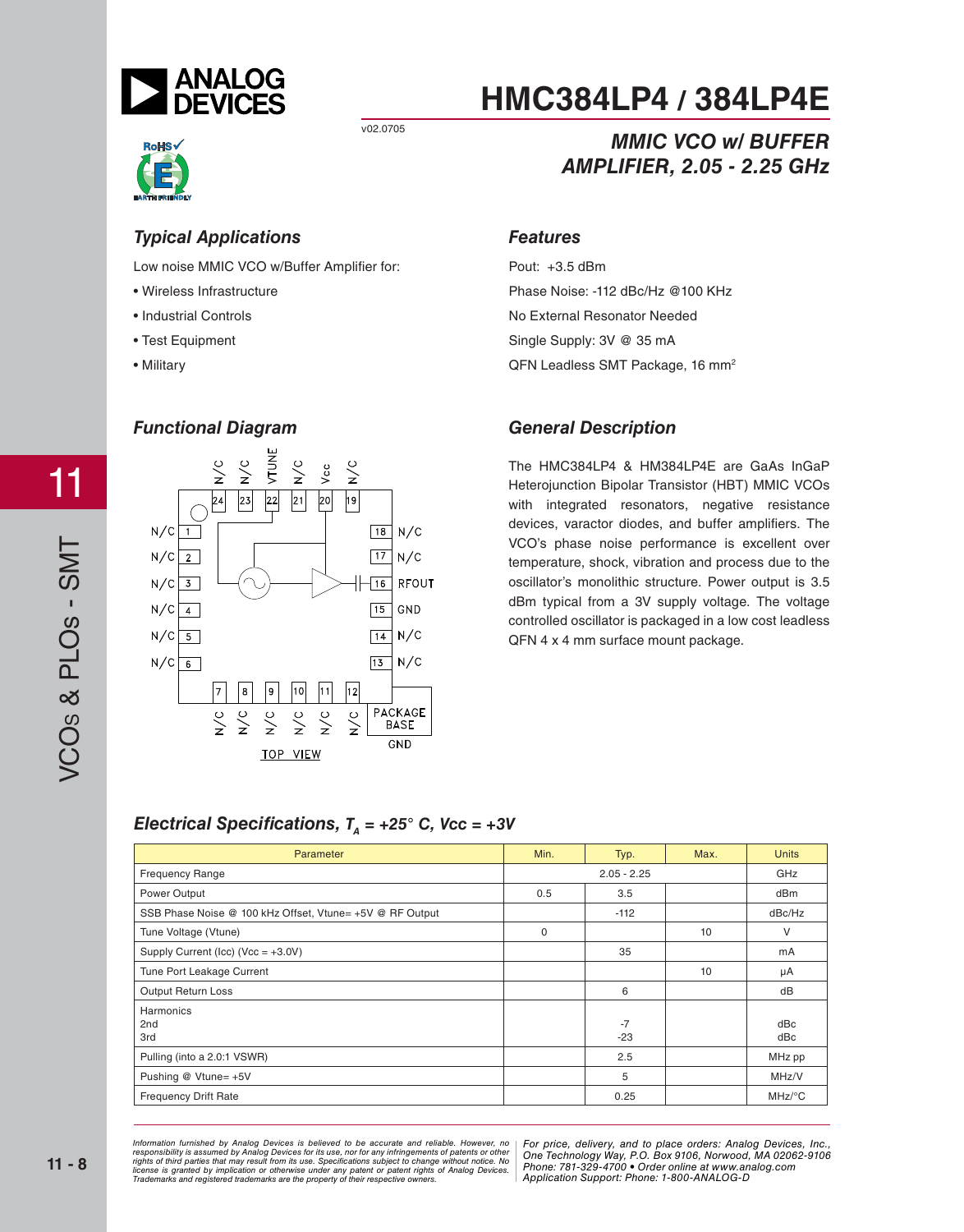

v02.0705



### *Frequency vs. Tuning Voltage, T= 25°C*









### **MMIC VCO w/ BUFFER** *MMIC VCO w/ BUFFER AMPLIFIER, 2.05 - 2.25 GHz*



## *Tuning Voltage V*





11

VCO<sub>S</sub> & PLO<sub>S</sub> - SMT S & PLOs - SMT

*For price, delivered, delieved to be accurate and reliable. However, no* | For price, delivery, and to place orders: Analog *20 Alpha Road, Certification in a use, individually and the magnetic structure in the Hondingly Way, P.O. Box 9106, Norwood, Alpha Alpha Road, Alpha Road, 2794-3343 Fax: 978-250-3343 Fax: 978-250-3343 Fax: 978-250-33843 F Or patent rights or Analog Devices.* There is the component of the position of the position of the position of  $\alpha$ Information furnished by Analog Devices is believed to be accurate and reliable. However, no<br>responsibility is assumed by Analog Devices for its use, nor for any infringements of patents or other<br>rights of third parties th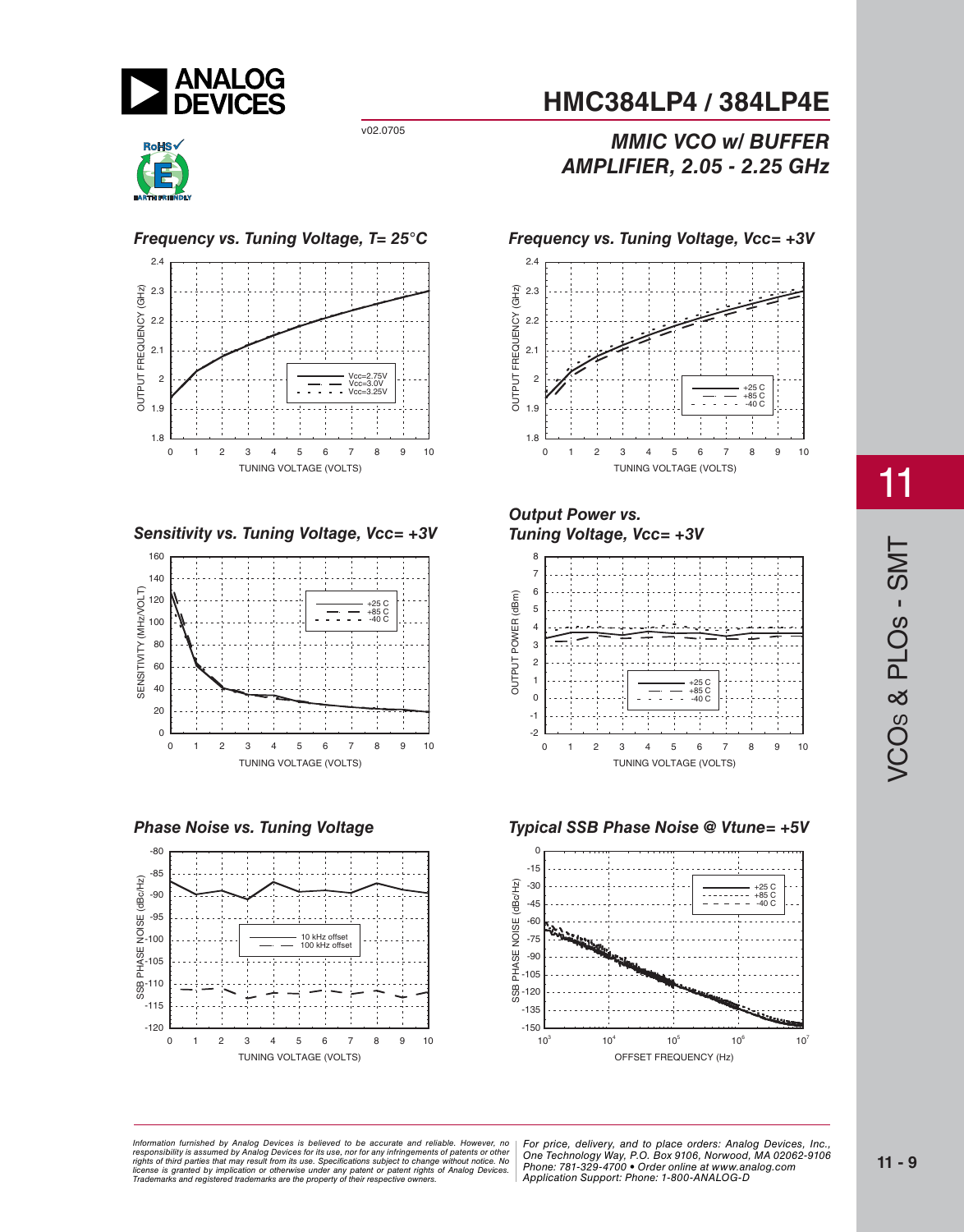

v02.0705



| <b>Vcc</b>                                                             | $+3.5$ Vdc               |
|------------------------------------------------------------------------|--------------------------|
| <b>Vtune</b>                                                           | $0$ to $+11V$            |
| <b>Channel Temperature</b>                                             | 135 °C                   |
| Continuous Pdiss $(T = 85^{\circ}C)$<br>(derate 6.28 mW/°C above 85°C) | 565 W                    |
| <b>Storage Temperature</b>                                             | -65 to +150 $^{\circ}$ C |
| <b>Operating Temperature</b>                                           | -40 to +85 $\degree$ C   |



### ELECTROSTATIC SENSITIVE DEVICE OBSERVE HANDLING PRECAUTIONS

# **HMC384LP4 / 384LP4E**

### **MMIC VCO w/ BUFFER AMPLIFIER, 2.05 - 2.25 GHz** *AMPLIFIER, 2.05 - 2.25 GHz*

### *Typical Supply Current vs. Vcc*

| Vcc (V) | $ cc$ (mA) |
|---------|------------|
| 2.75    | 28         |
| 3.0     | 35         |
| 3.25    |            |

*Note: VCO will operate over full voltage range shown above.*



- 4. PAD BURR LENGTH SHALL BE 0.15mm MAXIMUM.
- PAD BURR HEIGHT SHALL BE 0.05mm MAXIMUM.
- 5. PACKAGE WARP SHALL NOT EXCEED 0.05mm.
- 6. ALL GROUND LEADS AND GROUND PADDLE MUST BE SOLERED TO PCB RF GROUND.
- 7. REFER TO HITTITE APPLICATION NOTE FOR SUGGESTED PCB LAND PATTERN

### *Package Information*

 $.003[0.08][C]$ 

| <b>Part Number</b> | Package Body Material                              | <b>Lead Finish</b> | <b>MSL Rating</b>     | Package Marking <sup>[3]</sup> |
|--------------------|----------------------------------------------------|--------------------|-----------------------|--------------------------------|
| HMC384LP4          | Low Stress Injection Molded Plastic                | Sn/Pb Solder       | $MSL1$ <sup>[1]</sup> | H384<br><b>XXXX</b>            |
| HMC384LP4E         | RoHS-compliant Low Stress Injection Molded Plastic | 100% matte Sn      | $MSL1^{[2]}$          | H384<br><b>XXXX</b>            |

[1] Max peak reflow temperature of 235  $^{\circ}$ C

[2] Max peak reflow temperature of 260 °C

[3] 4-Digit lot number XXXX

*For price, delivered, delieved to be accurate and reliable. However, no* | For price, delivery, and to place orders: Analog *20 Alpha Road, Certification in a use, individually and the magnetic structure in the Hondingly Way, P.O. Box 9106, Norwood, Alpha Alpha Road, Alpha Road, 2794-3343 Fax: 978-250-3343 Fax: 978-250-3343 Fax: 978-250-33843 F Or patent rights or Analog Devices.* There is the component of the position of the position of the position of  $\alpha$ Information furnished by Analog Devices is believed to be accurate and reliable. However, no<br>responsibility is assumed by Analog Devices for its use, nor for any infringements of patents or other<br>rights of third parties th

 $-c-$ 

*For price, delivery, and to place orders: Analog Devices, Inc., One Technology Way, P.O. Box 9106, Norwood, MA 02062-9106 Phone: 781-329-4700 • Order online at www.analog.com Application Support: Phone: 1-800-ANALOG-D*

# VCO<sub>S</sub> & PLO<sub>S</sub> - SMT S & PLOs - SMT

11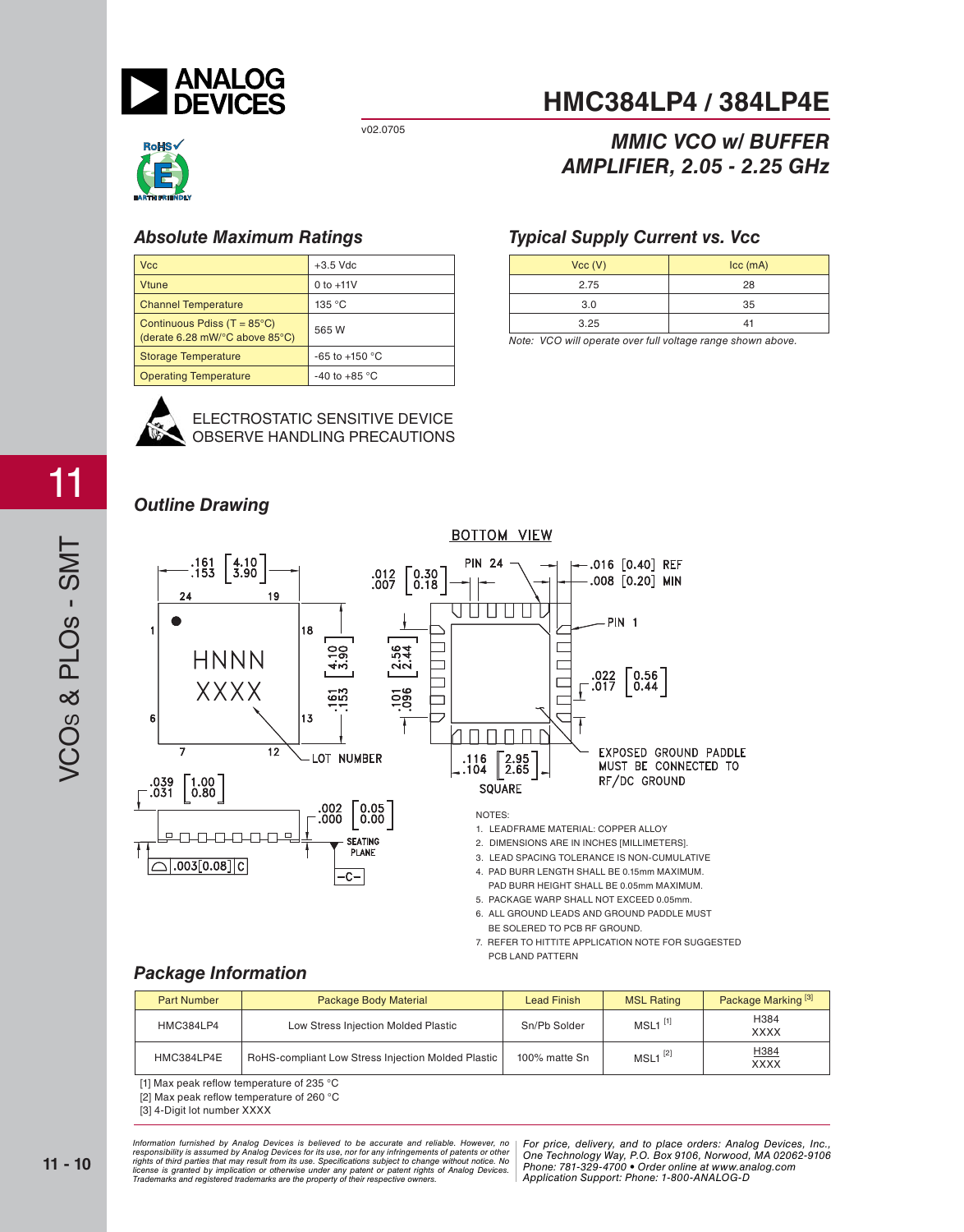

**HMC384LP4 / 384LP4E**

v02.0705

# *MMIC VCO w/ BUFFER AMPLIFIER, 2.05 - 2.25 GHz*



### *Pin Descriptions*

| <b>Pin Number</b>                    | Function     | <b>Description</b>                                                                       | <b>Interface Schematic</b>                                         |
|--------------------------------------|--------------|------------------------------------------------------------------------------------------|--------------------------------------------------------------------|
| $1 - 14$ , $17 - 19$ ,<br>21, 23, 24 | N/C          | No Connection                                                                            |                                                                    |
| 15                                   | <b>GND</b>   | This pin must be connected to RF & DC ground.                                            | $\circ$ GND                                                        |
| 16                                   | <b>RFOUT</b> | RF output (AC coupled)                                                                   | $\circ$ RFOUT                                                      |
| 20                                   | Vcc          | Supply Voltage Vcc= 3V                                                                   | Vcc<br>26pF                                                        |
| 22                                   | <b>VTUNE</b> | Control Voltage Input. Modulation port bandwidth<br>dependent on drive source impedance. | 7.5nH<br>150 <sub>0</sub><br>VTUNEO-<br>2.4pF<br>3.6 <sub>pl</sub> |
|                                      | GND          | Package bottom has an exposed metal paddle that<br>must be RF & DC grounded.             | $\bigcirc$ GND                                                     |

11

*For price, delivered, delieved to be accurate and reliable. However, no* | For price, delivery, and to place orders: Analog *20 Alpha Road, Certification in a use, individually and the magnetic structure in the Hondingly Way, P.O. Box 9106, Norwood, Alpha Alpha Road, Alpha Road, 2794-3343 Fax: 978-250-3343 Fax: 978-250-3343 Fax: 978-250-33843 F Or patent rights or Analog Devices.* There is the component of the position of the position of the position of  $\alpha$ Information furnished by Analog Devices is believed to be accurate and reliable. However, no<br>responsibility is assumed by Analog Devices for its use, nor for any infringements of patents or other<br>rights of third parties th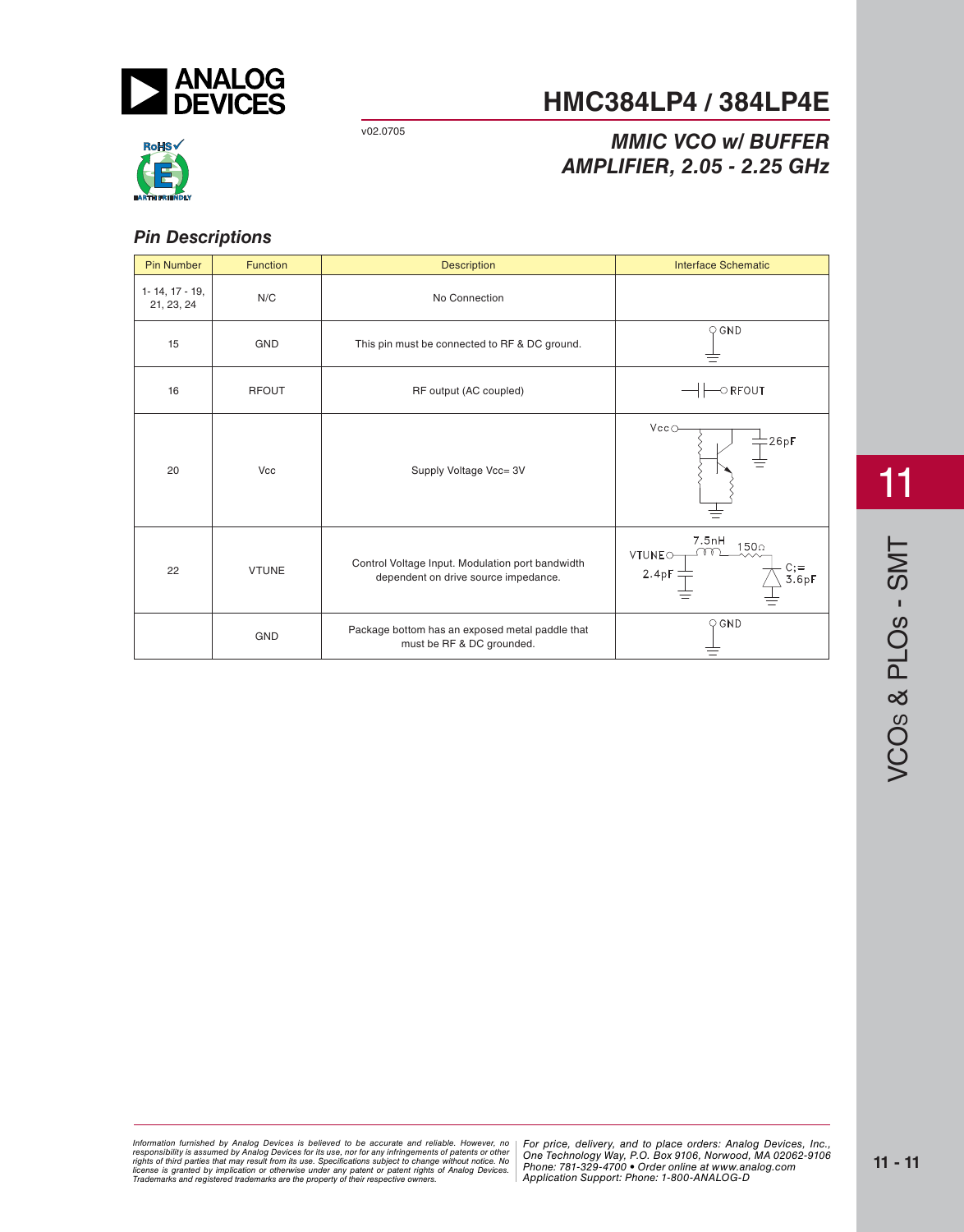

### **HMC384LP4 / 384LP4E**

**AMPLIFIER, 2.05 - 2.25 GHz** *AMPLIFIER, 2.05 - 2.25 GHz* 

**MMIC VCO w/ BUFFER** 

v02.0705

# RoHS√



### *List of Materials for Evaluation PCB 105706 [1]*

| <b>Item</b>    | <b>Description</b>             |
|----------------|--------------------------------|
| $J1 - J2$      | PCB Mount SMA RF Connector     |
| J3 - J4        | DC Pin                         |
| C <sub>1</sub> | 4.7 µF Tantalum Capacitor      |
| C <sub>2</sub> | 10,000 pF Capacitor, 0603 Pkg. |
| U1             | HMC384LP4 / HMC384LP4E VCO     |
| $PCB$ [2]      | 105667 Eval Board              |

[1] Reference this number when ordering complete evaluation PCB [2] Circuit Board Material: Rogers 4350

The circuit board used in the final application should use RF circuit design techniques. Signal lines should have 50 ohm impedance while the package ground leads and exposed paddle should be connected directly to the ground plane similar to that shown. A sufficient number of via holes should be used to connect the top and bottom ground planes. The evaluation circuit board shown is available from Hittite upon request.

*For price, delivered, delieved to be accurate and reliable. However, no* | For price, delivery, and to place orders: Analog *20 Alpha Road, Certification in a use, individually and the magnetic structure in the Hondingly Way, P.O. Box 9106, Norwood, Alpha Alpha Road, Alpha Road, 2794-3343 Fax: 978-250-3343 Fax: 978-250-3343 Fax: 978-250-33843 F Or patent rights or Analog Devices.* There is the component of the position of the position of the position of  $\alpha$ Information furnished by Analog Devices is believed to be accurate and reliable. However, no<br>responsibility is assumed by Analog Devices for its use, nor for any infringements of patents or other<br>rights of third parties th